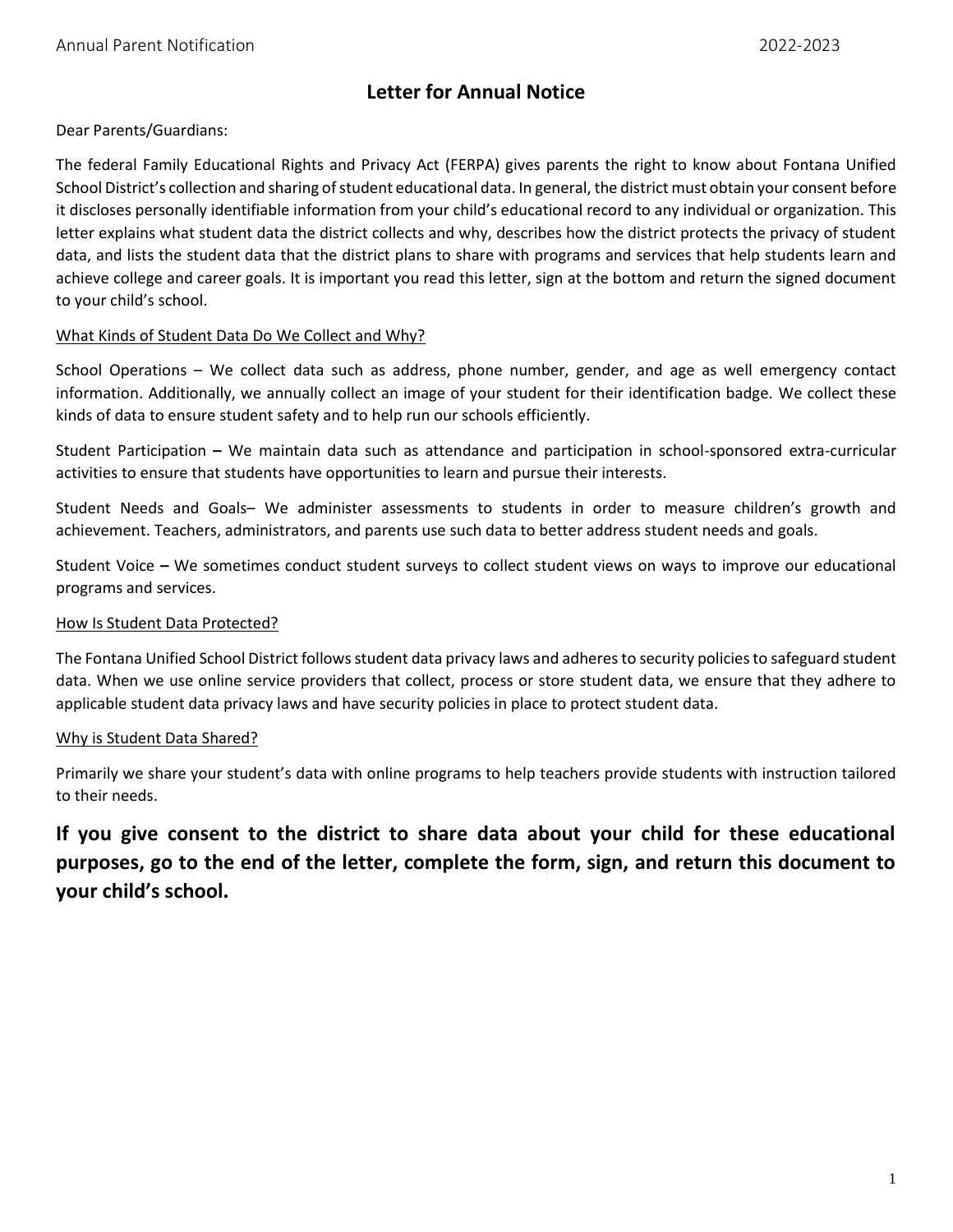If you do not give the district consent to share data about your child to participate in one or more online educational programs or services, then you may do so.

# 1. College Scholarships for 12<sup>th</sup> Grade Students

A new California law called AB 2160 requires the Fontana Unified School District to provide the grade point averages (GPAs) of 12<sup>th</sup> grade students to the California Student Aid Commission. The commission considers the GPAs in its review of applications for CalGrants that are submitted by 12 grade students. CalGrants are college scholarships.

In order to assist high school seniors in applying for CalGrants, the Fontana Unified School District plans to electronically submit your  $12^{th}$  grade child's GPA at the end of the fall semester to the California Student Aid Commission.

If you do not wish to give consent, then check the following box.

 $\Box$  I do NOT wish FUSD to submit my 12<sup>th</sup> grade child's GPA to the Cal Grants Program.

# 2. College Enrollment and Graduation

Fontana Unified School District uses the services of The National Student Clearinghouse to obtain and provide data about the postsecondary experiences of our high school graduates. The district uses the information to improve our efforts to prepare your child for success in college.

The Fontana Unified School District plans to share the following information about your child with the National Student Clearinghouse so that it can collect and report on data about your child's postsecondary education:

- High School Name
- District Student ID or State Educational ID
- First and Last Name
- Date of Birth

If you do not wish to give permission, then check the following box:

 $\Box$  I do NOT wish FUSD to release the information listed above about my child to the National Student Clearinghouse.

# 3. Student Directory Information

The federal Family Educational Rights and Privacy Act (FERPA) and California State Education Code 49073 allow the Fontana Unified School District to release "student directory" information upon request, unless the parent notifies the school that such information shall not be released. Students who are 18 years old may opt out as well. Under Fontana Unified School District Board Policy 5125, the district defines "student directory" information as the following:

- Student's name
- Address
- Telephone number, Date, and place of birth
- Major field of study
- Participation in officially recognized activities and sports
- Weight and height of athletic team members
- Dates of attendance
- Degrees and awards received
- Most recent previous school attended